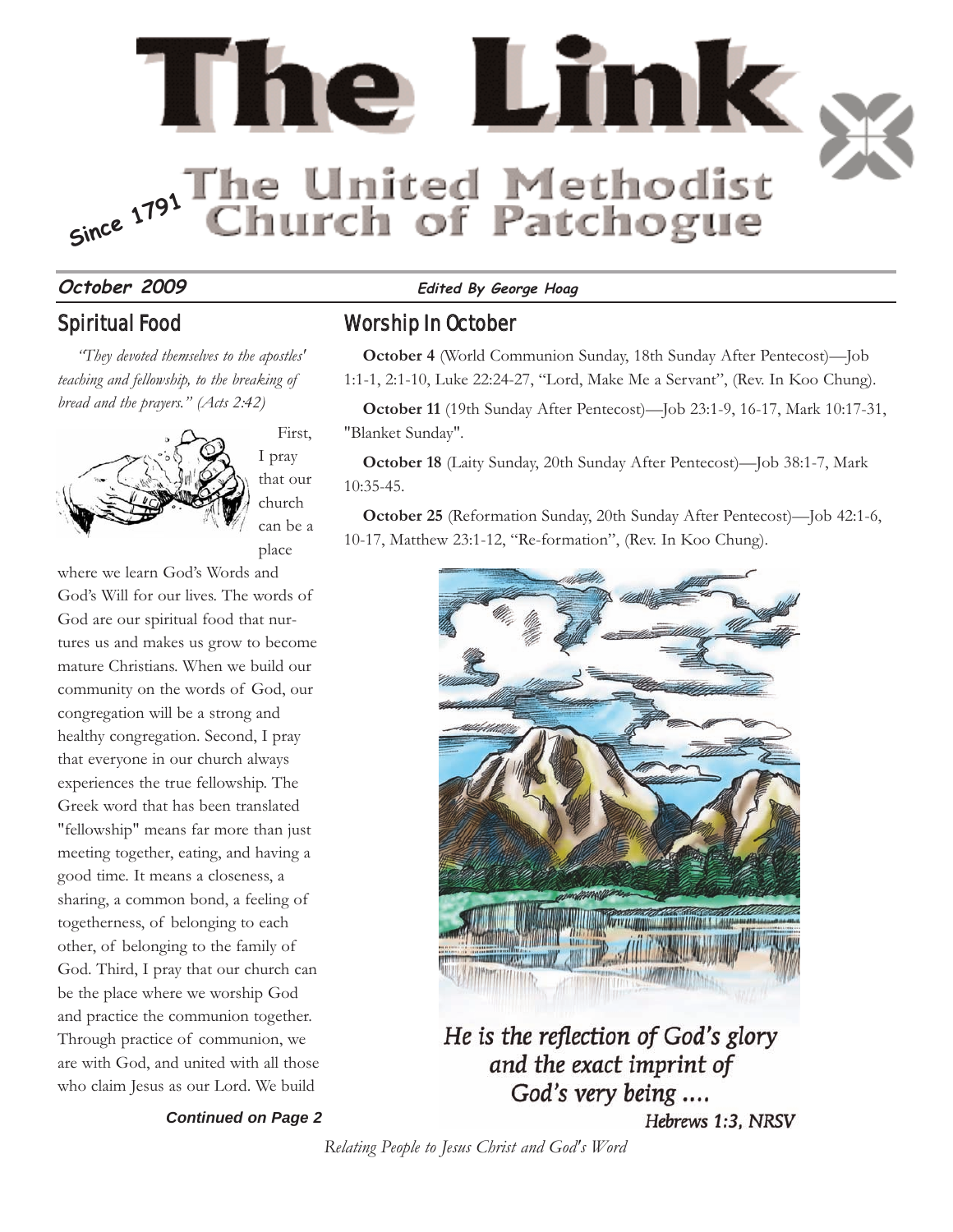# <sub>Circle</sub> of Concer<sub>n</sub>

*Bereavement:* The family of Lew Brunnemer.

#### *For Guidance:*

Lisa D., Barbara McAllister, Joe Brentlink, Philip Crandall, Ray Gallo, Ray Clark, Maj. Don Cornwell stationed in South Korea, Cat Placement and Rescue, Christy Wood, Lois Wood, Michael Dellazizzi and family, Michael Amarati, Philip Demacos, Pat, Joanne, Robert C. Hiene and the Americo Family.

#### *These Who are Hospitalized:*

Josh Boneventure, Christine Quinn's cousin Frank, Nana Grace, Nancy Marshall, Baby Joseph, Bertha Smith, Shelly Granger , Bob Tenaglia, Rachel Nason, Bruce Kirschner and Corinne Burdett.

#### *These at Home:*

Betty Hansley, Joan Welsh, Joseph Weinzettle, Eric & Pat Carlson, Natalie Burnett-Lynch, Kathleen Chodorski, Philip Crandall, Kyra McCarthy, Debi DelRossi, Belle Barile, Tom Furman, Lisa Lopez, Dorotea Sanchez, Mary Jones, Frank Westerland, John, Mike Welsh, Hazel Freely, Dave McKendrick, Paul Rice, Timothy Oliva's Aunt Susan, Rosemarie, John Krulger, Philip Crandall, Rachel Nason and Shelly Granger.

### *These who are in Rehab or Nursing Care Facilities:*

Alice Zahnd in Patchogue Nursing Center, 25 Schoenfeld Blvd., Patchogue, NY; Anna Satterly in Brookhaven Health Care Facility, 801 Gazzola Drive, East Patchogue, NY 11772; Kitty Brunnemer in Cedar Lodge Nursing Home, 6 Frowein Road, Center Moriches, NY 11934; Gerry Flood in St. James Nursing Home (Room 269) 273 Moriches Rd., St. James, NY 11780; Doris Shrimpton in Bellhaven Nursing Center, 110 Beaverdam Rd., Brookhaven; Hazel Nargi in McPeak's Adult Home, 286 N. Ocean Ave., Patchogue; Marian King in Sunrise Assisted Living, 2 Hills Rd., E. Setauket, Rm. 2; Anna Bonfe, Rm. 201, Cunningham Bldg., Loretto Rest, 708 E. Brighton Ave., Syracuse, NY 13205; Toby Miller (Room 213B) in Affinity Skilled Living and Rehabilitation Center, 305 Locust Avenue, Oakdale, NY 11769; Joan Simpson, Good Samaritan Nursing Home, 101 Elm Street, Sayville, NY 11782.

| Name:                                                                                |     |
|--------------------------------------------------------------------------------------|-----|
| Phone:                                                                               |     |
| E-Mail:                                                                              | sch |
| <b>CHECK OFF LIST</b><br>I am willing to help my church by:                          | ser |
| $\Box$ Counting Sunday dona-<br>tions monthly<br>$\Box$ Helping with the nurs-<br>er |     |

 $\Box$  Joining the choir  $\Box$  Helping with the Sunday school  $\frac{1}{2}$ 

■ Helping to cook and ve our community meals

 $\Box$  Joining the Membership mmittee

- Be an usher
- □ Other

# Spiritual Food (from Page 1)

a healthy and strong church around the table of our Lord.

"All who believed were together and had all things in common. Day by day, as they spent much time together in the temple, they broke bread at home and ate their food with glad and generous hearts."(Acts 2:44,46)

Fourth, I pray that our church can be the place where we practice constant and consistent prayer. Prayer is the cornerstone of a strong and healthy church. Fifth, I pray that our church can be the place where we practice of giving and sharing in Christ. We are called to care for one another. We are called to share what God has given us with those who are in need. Finally, I pray that our church can be the place filled with true joy. Because of Jesus we live with a deep and genuine joy. A healthy and growing church of God's people is filled with this true joy!

May God continue to bless our church family with the steadfast love and grace.

In Christ,

#### *Pastor In Koo Chung*

Г

We are all talented in different ways and blessed with abilities. Please be a good steward and find in your heart one of these above opportunities to fulfill. Fill out this form and place it in the offering plate, or mail to the church:

**United Methodist Church of Patchogue, 10 Church St., Patchogue, NY 11772.**

*Lift up your church with your prayers, presence, gifts and service.*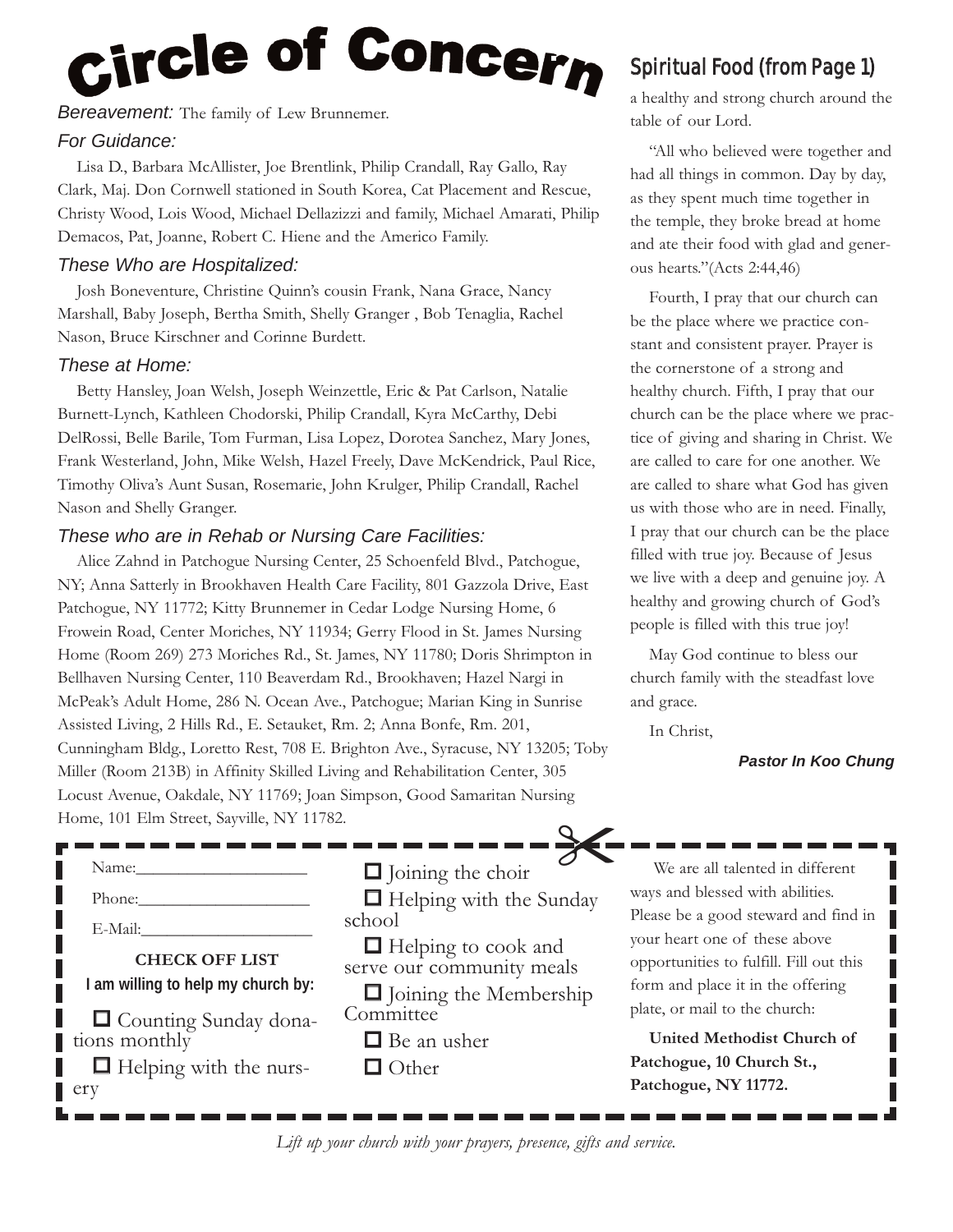# Blanket Sunday



On Oct.11, we will have a special service focused on the humanitarian pro-

grams of Church World Service. Church World Service is one of the major aid organizations, like UMCOR and Red Cross, who respond in times of disaster and crisis. Sometimes the crisis is the result of natural forces, like an earthquake or flood, sometimes the effect of human actions, like war or ethnic oppression. In either case, families and individuals are left homeless, traumatized, with no resources. One of the most immediate needs is often shelter and warmth. CWS has a program called Blankets+. When disaster strikes, sturdy, warm blankets are distributed, which can provide bedding and makeshift shelters. Most of us have never had to face the prospect of homelessness and cannot fully imagine how wonderful a simple blanket can be. About 30 years ago, our apartment in Brooklyn was destroyed by fire. It was literally stunning to come home and realize that the material framework of your family's life no longer existed no beds, no clothing, no place to live. While we had options—we could have come out to my parents, though that would have interrupted the children's schooling—it was still devastating. Happily, the people in our neighborhood responded with immediate shelter, food, clothing, and money. They were wonderful. But what happens when your whole neighborhood is in disaster? When your whole village has been leveled by an earthquake? Then the gift of blankets, food, medicine is

the difference between life and death.

On Blanket Sunday, Kathleen Burton, Associate Director and regional coordinator for Church World Service, will talk about their many programs that respond to disasters across the globe and their aftermath as well. A CWS blanket will be displayed, and following Ms. Burton's talk, there will be an opportunity to present a special offering by pinning it to the blanket. Let us answer Jesus' call to be good neighbors -"In so much as you have done for the least of these, you have done for Me."

*— Barbara Becker*

# United Methodist Women

On Oct. 24, a Saturday, from 9:00



a.m. until noon, we will host the fall meeting for the Long Island East District of UMW. The district extends from the ends of the twin forks all the way into

Nassau County. This is a wonderful opportunity to meet and interact with United Methodist Women from many areas of the island. The topic will be Immigration and I will be speaking and leading a workshop on the subject. A light breakfast will be served. Communion will be celebrated at the conclusion of the program.

United Methodist Women have been working for good in this world for 140 years. 140 years ago, women were thought incapable of even traveling by themselves, without the protection of a man. Yet, a small group of eight Methodist women raised enough money to send two(women) missionaries off to India to minister to the

unmet needs of women and children. Interestingly, while the church 'fathers' reluctantly agreed to let the women go, they wanted to control the money raised. The answer from the women was a polite but resounding, "No."

While it seems that women have come a long way in this country, let us remember that we only received the right to vote approximately 80 years ago. Before that, it was argued we were too emotional, not intelligent enough, and should just do what our husbands told us. In regions of the world even today, women are little more than chattel, belongings to be disposed of as their fathers, husbands, brothers decide. As Christians, as women, we need to be informed and involved. Come join us on the 24th. All are welcome.

On October 31st, the Annual meeting of New York Annual Conference United Methodist Women will take place at First United Methodist Church, Mt. Vernon, NY. The meeting will be from 9am to 3pm. The theme is "Living the Sacred : United Methodist Women Celebrating our 140 Years in Mission and Fulfilling the Purpose." The guest speaker will be Bishop Jeremiah Park. There will be a variety of workshops. There is a registration fee of \$15.00. Car pooling can be arranged. For more information or a registration form, see Dianne Adone or Barbara Becker.

#### *—Barbara Becker*

We would like to include you on our e-mail list so that you can be timely updated on events. If you have not been receiving e-mail from us, please send your e-mail address to patchogueumc@yahoo.com.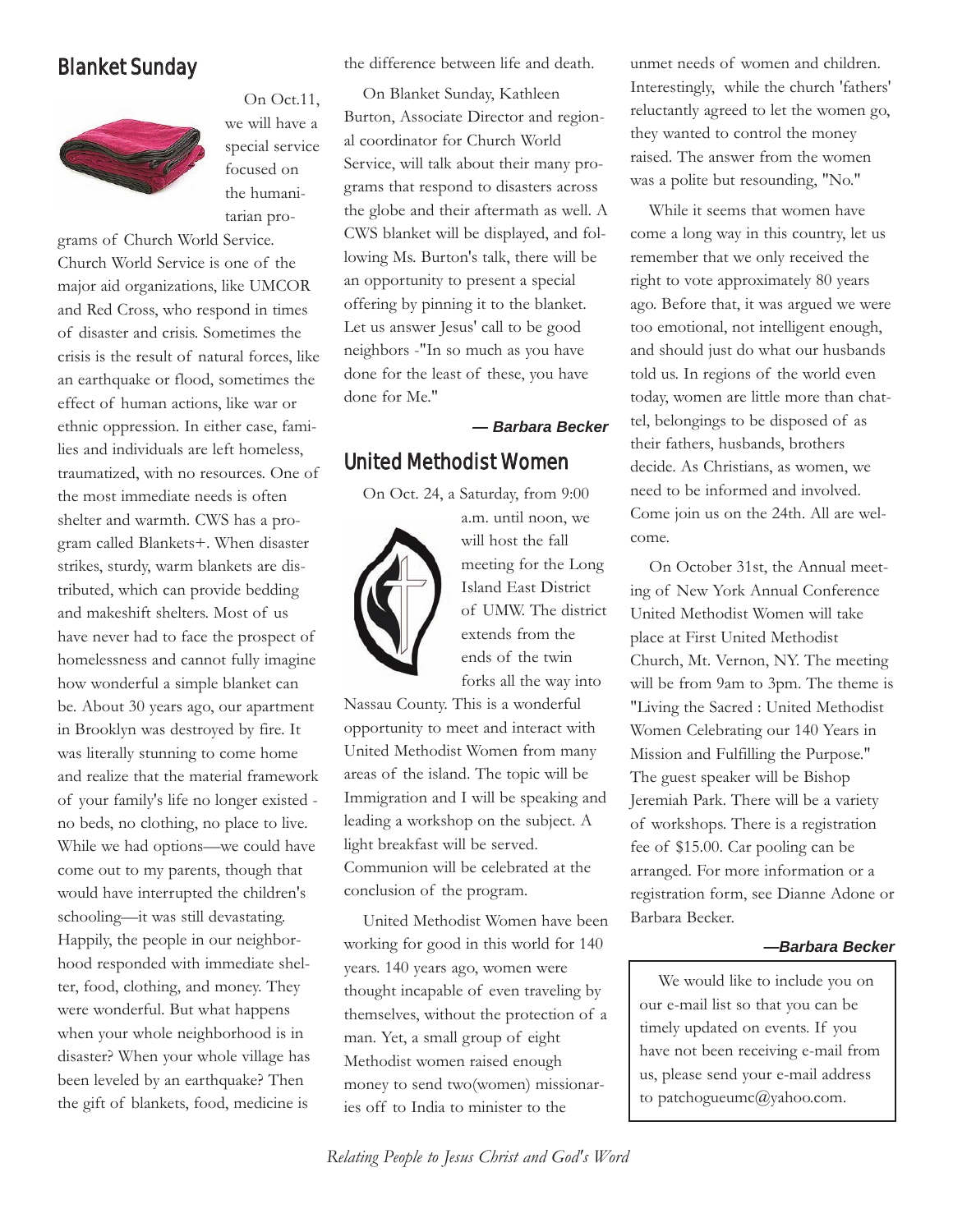# Stewardship

As brothers and sisters in Christ, we help one another in the trials of life. The Sunday following Barbara Bonfe's Memorial Service, Al Bonfe asked if someone could sketch a rendition of the memorial window that they donated in the upper Cloud Room.

The window is the one with the two doves and a red heart. In a testimony to Christian love, three people offered to do one. Pastors wife, Myung Jin, traced their window from the banner of all the windows that hangs in Wesley Hall. From that she produced a likeness of the window. Don Kolacki also traced the banners' window and made a paper rendition. The third one was a lovely quilt hanging of the window created by Nancy Link. Thank you all for your outpouring of love for a fellow parishioner.

This rainy summer has caused more than usual the number of lawn cuttings and shrub trimmings at both the Church and parsonage. Ray Henson did most of the cuttings. Barry Burrell and Steve Rice have both cut the lawn twice, and I the parsonage. This saved the Church thousands of dollars in landscaping fees. Please thank these people when you see them in Church for their hard work.

The counters are unsung heroes of this Church. Each Sunday they wrestle with counting and recording the heat, flowers, food pantry, Hope Campaign, weekly pledges and special offerings that sometimes gives them headaches. It can take an hour or more to tabulate and record the weekly offerings. Under the leadership of Tom Bracken, these members are true stewards: Anelyn Agtuca Kneher, Brenda Klingel, Joanne Shadbolt, Linda Stawecki, Kate Weber, Linda Werner and Dave Hollowell. Trudy Mansfield and Jean Miller are substitutes. We need at least one more monthly counter and two people who can do the fifth Sunday of the month – four times a year. Please join our team! See Tom Bracken or Dave Hollowell in Church or call the office and tell Chris, our administrative assistant, that you want to help. Thanks. This summer found Tom Bracken counting an inordinate number of times. We are in his debt not only for counting, but the many numerous hours of recording and tabulating our individual contributions. Please thank Tom for all he does when you see him in Church.

Last month we thanked Jim Miller for his stewardship in our Church. He locks the outside doors of the Church after services before he leaves. Occasionally we find one open due to someone leaving it literally open, after Jim leaves. PLEASE, if you are late in leaving the Church make sure that the doors close and lock behind you. We have lost chairs and tables, and if the wrong person finds an open door, they may do much worse!

The heating system at the parsonage is very old, tired, inefficient and the oil tank needs replacing. Last year it broke down twice in the winter. The system needs to be replaced and the Trustees have contracted with Swezey Fuel Company to do the work in early October. We should save from one third to almost half the cost of heating our pastor's home with a new system. We appeal to you to please bring your Hope Campaign pledge up to date and be as generous as possible, so we can pay off this large expense as soon as possible. We need almost \$5,000 more than we have in Trustees funds at this time. Swezey has provided a time payment plan to help us through these lean times.

This November we will be presenting our Stewardship Campaign for next year. Though a struggle this year with the recession, our finances have stabilized. Pastor and the leadership are now able to give more energy to spiritual matters and missions, thanks to your support and fidelity. "May God bless you, keep you and may his face shine upon you."

*—Dave Hollowell*

# Lewis Brunnemer

It is with sadness that we say farewell to Lew Brunnemer. He had been with our church for over 90 years. Lew was one of the pillars of our church. He was active in the Himanders Club well into his 80's. Both he and his wife Kitty were active and loving members of our church. Lew was active with the plant sale and was a Trustee for many years. Lew was instrumental in helping us whenever we needed him. When admitted to a nursing home, he was also an active participant and leader among the residents. Sympathy cards can be sent to his son, Lewis Brunnemer at 22 Neville St., Center Moriches, NY 11934. Phone number is 878-2472. Memorial donations can be sent to the Nature Conservatory. There may be a Memorial Service planned for the future in our church for him.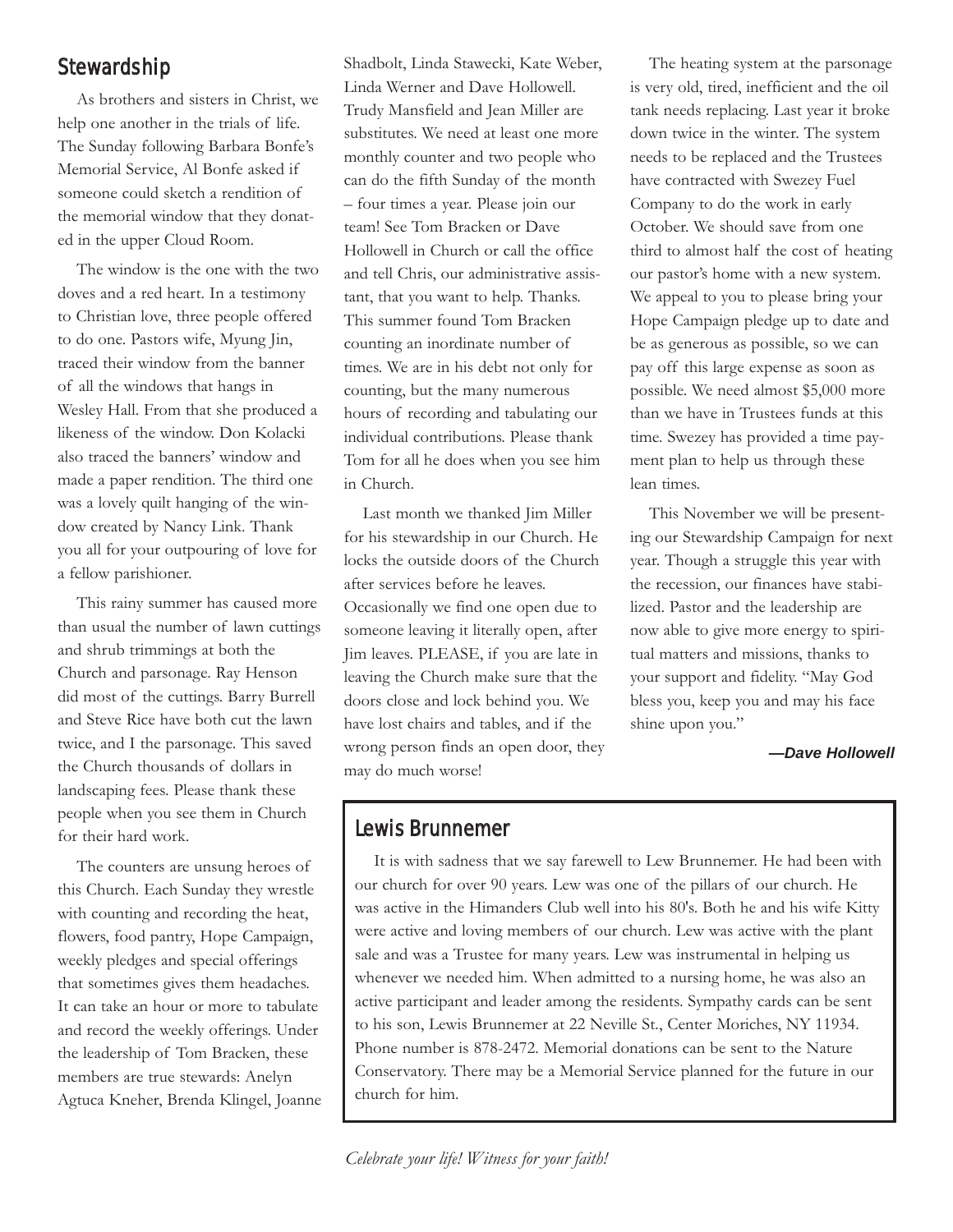# **United Methodist Church of Patchogue October 2009**

| <b>Sun</b>                                                                                                       | Mon                  | <b>Tue</b>                                                                          | <b>Wed</b>                                     | <b>Thu</b>                                       | Fri                                                    | <b>Sat</b>                                                                            |
|------------------------------------------------------------------------------------------------------------------|----------------------|-------------------------------------------------------------------------------------|------------------------------------------------|--------------------------------------------------|--------------------------------------------------------|---------------------------------------------------------------------------------------|
|                                                                                                                  |                      |                                                                                     |                                                | $\overline{l}$<br>$7:30$ p.m.-Choir<br>Rehearsal | $\overline{2}$<br>Women's Retreat on<br>Shelter Island | $\mathfrak{Z}$                                                                        |
| $\overline{4}$<br>$10 a.m.$ —<br>Communion Wor-<br>ship/Sunday School                                            | 5<br>$7$ p.m. $-AA$  | 6<br>$10$ a.m.-Noon-<br>Food Pantry<br>$7:00$ p.m. $-AA$<br>7:30 p.m.-<br>Recovery  | $\overline{7}$<br>$7:30$ p.m.---Bible<br>Study | 8<br>7:30 p.m.-Choir<br>Rehearsal                | 9                                                      | 10                                                                                    |
| 11<br>10 a.m.-Worship/<br>Sunday School/<br><b>Blanket Sunday</b><br>11:30 a.m. $-$<br>Membership Com-<br>mittee | 12<br>$7 p.m. -AA$   | 13<br>$10$ a.m.-Noon-<br>Food Pantry<br>$7:00$ p.m.— $AA$<br>7:30 p.m.-<br>Recovery | 14<br>7:30 p.m.--Bible<br>Study                | 15<br>7:30 p.m.-Choir<br>Rehearsal               | 16                                                     | 17                                                                                    |
| 18<br>10 a.m.-Worship/<br>Sunday School<br>11:30 a.m. $-$<br>Finance Committee<br>7:00 p.m.-Healing<br>Service   | 19<br>$7$ p.m. $-AA$ | 20<br>$10$ a.m.-Noon-<br>Food Pantry<br>$7:00$ p.m. $-AA$<br>7:30 p.m.-<br>Recovery | 21<br>7:30 p.m.--Bible<br>Study                | 22<br>7:30 p.m.-Choir<br>Rehearsal               | 23                                                     | 24<br>$9:00$ a.m.-noon.-<br>LIE UMW Fall<br>Meeting<br>7:30 p.m.-Charge<br>Conference |
| 25<br>10 a.m.-Worship/<br>Sunday School                                                                          | 26<br>$7 p.m. -AA$   | 27<br>$10$ a.m.-Noon-<br>Food Pantry<br>$7:00$ p.m.— $AA$<br>7:30 p.m.-<br>Recovery | 28<br>7:30 p.m.--Bible<br>Study                | 29<br>7:30 p.m.-Choir<br>Rehearsal               | 30                                                     | 31                                                                                    |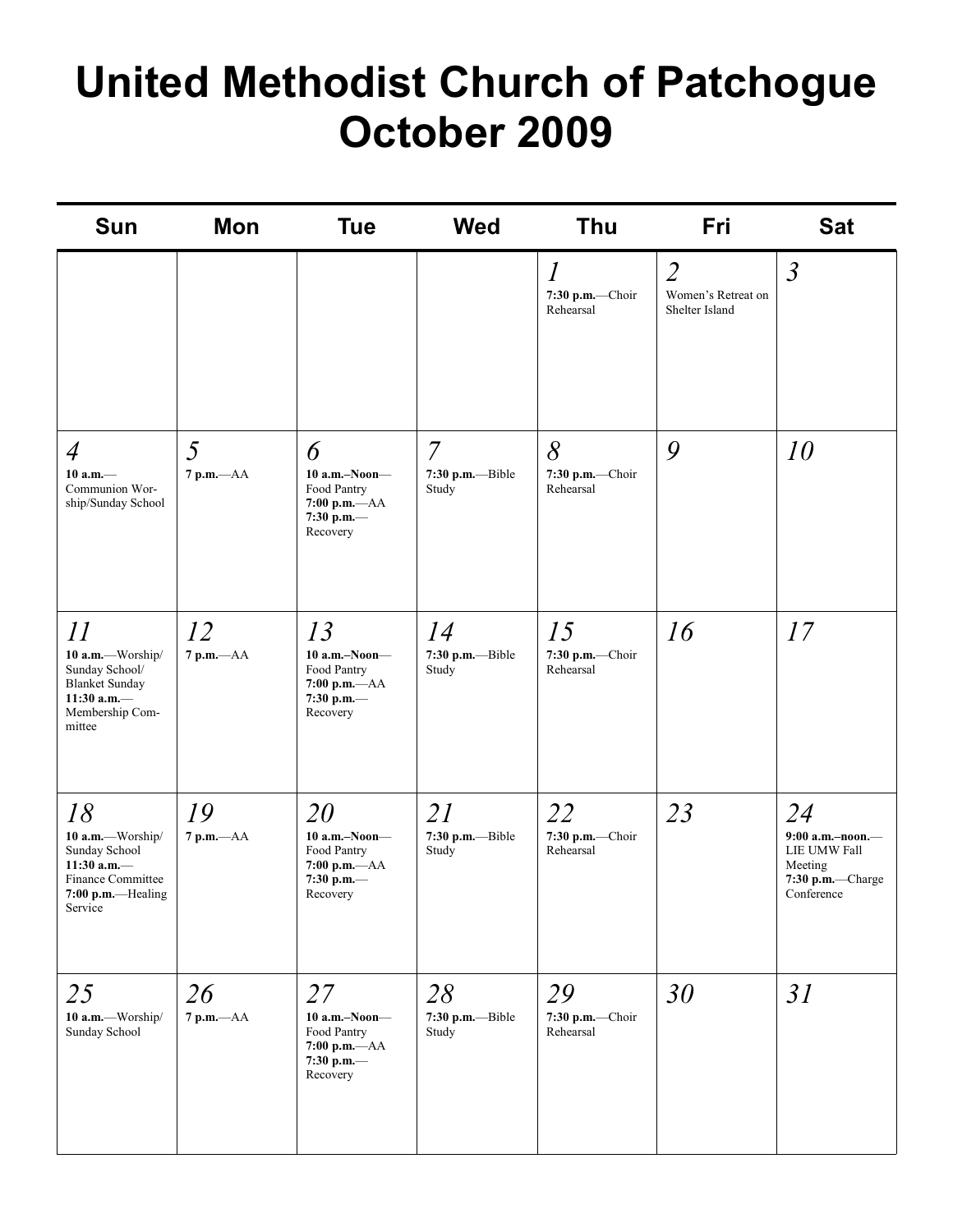**ASSOCIATE'S GOURMET MARKET Experienced Butchers & Caterers for over 20 years Also providing Groceries, Dairy & Produce 1699J, Rt. 112 (Olympic Plaza), Medford, NY 11763**



**Phone: (631) 475-1749 Fax (631) 447-5086**

**www.associatemarketli.com**

# GMS DYNAMITS

PUBLIC RELATIONS CONSULTANTS SPECIAL EVENTS PLANNERS

**GERALDINE M. SHERIDAN** 96 EVERGREEN LANE EAST PATCHOGUE, NEW YORK 11772 PHONE/FAX (631) 475-1164

E-mail: gerisheridan@verizon.net



**Financial Advisors** 

Peter G. Halliwell **Business Financial Advisor** Personal Financial Advisor

Bus. (516) 589-5327 Fax (516) 589-3907

American Express Financial Advisors Inc. **285 West Main Street Savville. NY 11782** 



"Ed here has some sort of problem with his membership on the visitation committee."



**Michael Sears** President

631-205-1700

# **SEARS READY MIX LTD.**



57 Miller Place Yaphank Road, Middle Island, NY 11953

"Let my teaching fall like rain and my words descend like dew, like sbowers on new grass, like abundant tender plants."

Deuteronomy 32:2, NIV

The deadline for the November edition of *The Link* is October 16.

Please e-mail your copy to gbhoag@optonline.net.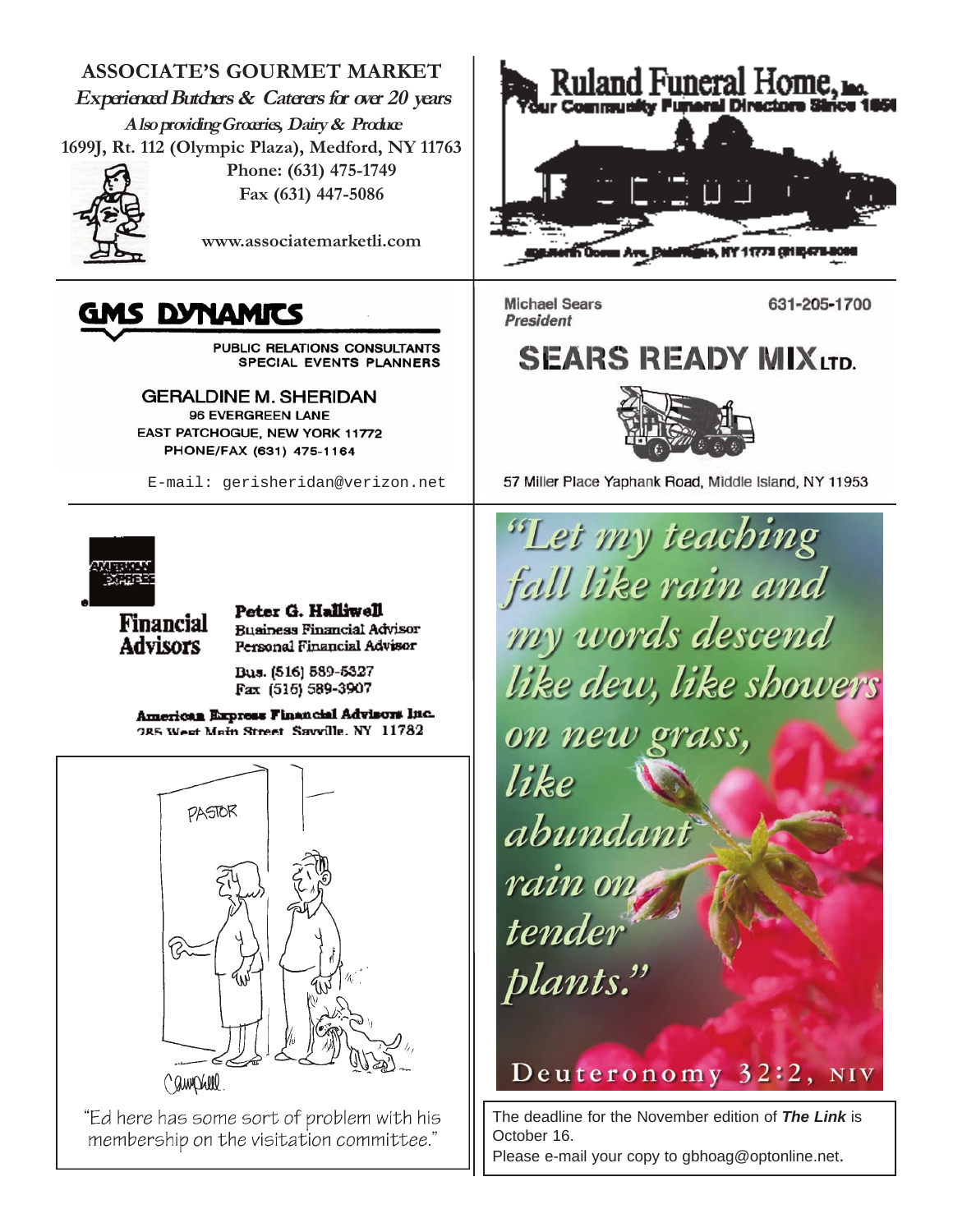# Why Is Universal Health Care 'Un-American'?

By the Rev. Jim Rigby



Is anyone else having trouble believing this topic is really controversial?

Here's one way to frame such a discussion: If an infant is born to poor parents, would we be more ethical to give medicine to that child so he or she does not die prematurely of preventable diseases, or would we be more ethical if we let the child die screaming in his or her parent's arms so we can keep more of our money?

Or, let's say someone who worked for Enron, and now is penniless, contracted bone cancer. I've been asked to discuss whether we are more ethical if we provide such people medicine that lessens their pain. Or would we be more ethical to let them scream through the night in unbearable agony so we can pay lower taxes?

I can't believe I am standing today in a Christian church defending the proposition that we should lessen the suffering of those who cannot afford health care in an economic system that often treats the poor as prey for the rich.

I cannot believe there are Christians around this nation who are shouting that message down and waving guns in the air because they don't want to hear it.

#### **Heresy in many churches**

But I learned a long time ago that churches are strange places: Charity is fine, but speaking of justice is heresy in many churches.

The late Brazilian bishop Dom Hélder Câmara said it well: "When I give food to the poor, they call me a saint. When I ask why the poor have no food, they call me a Communist."

If you actually try to do something to help the poor, they call you a Socialist.

Too often today in the United States, if you talk about helping the poor, they call you Christian. But if you actually try to do something to help the poor, they call you a Socialist.

Some of the other speakers today have been asked to address what is possible in the current political climate. I have been asked to speak of our dreams.

Let me ask two questions: How many of you get really excited about tweaking the insurance system so we just get robbed a little less? How many of you want universal health care?

I realize that insurance reform is all that's on the table right now. It can be important to choose the lesser of evils when that alone is within our power at the moment.

#### **The American dream**

But we also need to remember our dream. I believe the American dream is not about material success, not about having the strongest military. The American dream is that every person might have a right to life, liberty and the pursuit of happiness.

It's amazing to hear Christians who talk about the right to life as though it ends at birth. They believe every egg has a right to hatch, but as soon as you're born, it's dog eat dog.

We may disagree on when life

begins, but if the right to life means anything, it means that every person, who has finished the gestation period, has a right to life. And if there is a right to life, there must be a right to the necessities of life, such as health care.

#### **'Mercy more than life'**

I believe the American dream was not about property rights, but human rights. Consider the words of this national hymn:

O beautiful for patriot's dream that sees beyond the years. Thine alabaster cities gleam, undimmed by human tears.

Doesn't that sound like someone cared about the poor? There are those who consider paying taxes an affront, but listen to these words:

O Beautiful for heroes proved in liberating strife, who more than self their country loved and mercy more than life.

"Mercy more than life." Have you ever noticed those words before? Supporting universal health care does not make you socialist or even a liberal, it makes you a human being. And it makes you an ambassador for the American dream which, in the mind of Thomas Paine, was a dream for every human being, not just Americans.

As we struggle to get health care to all people, we may have to settle for the lesser of two evils. But remember your dream: the true American dream, a human dream.

Whatever we win through reform is just the first step toward a day when every human being truly has a right to life, liberty and the pursuit of happiness.